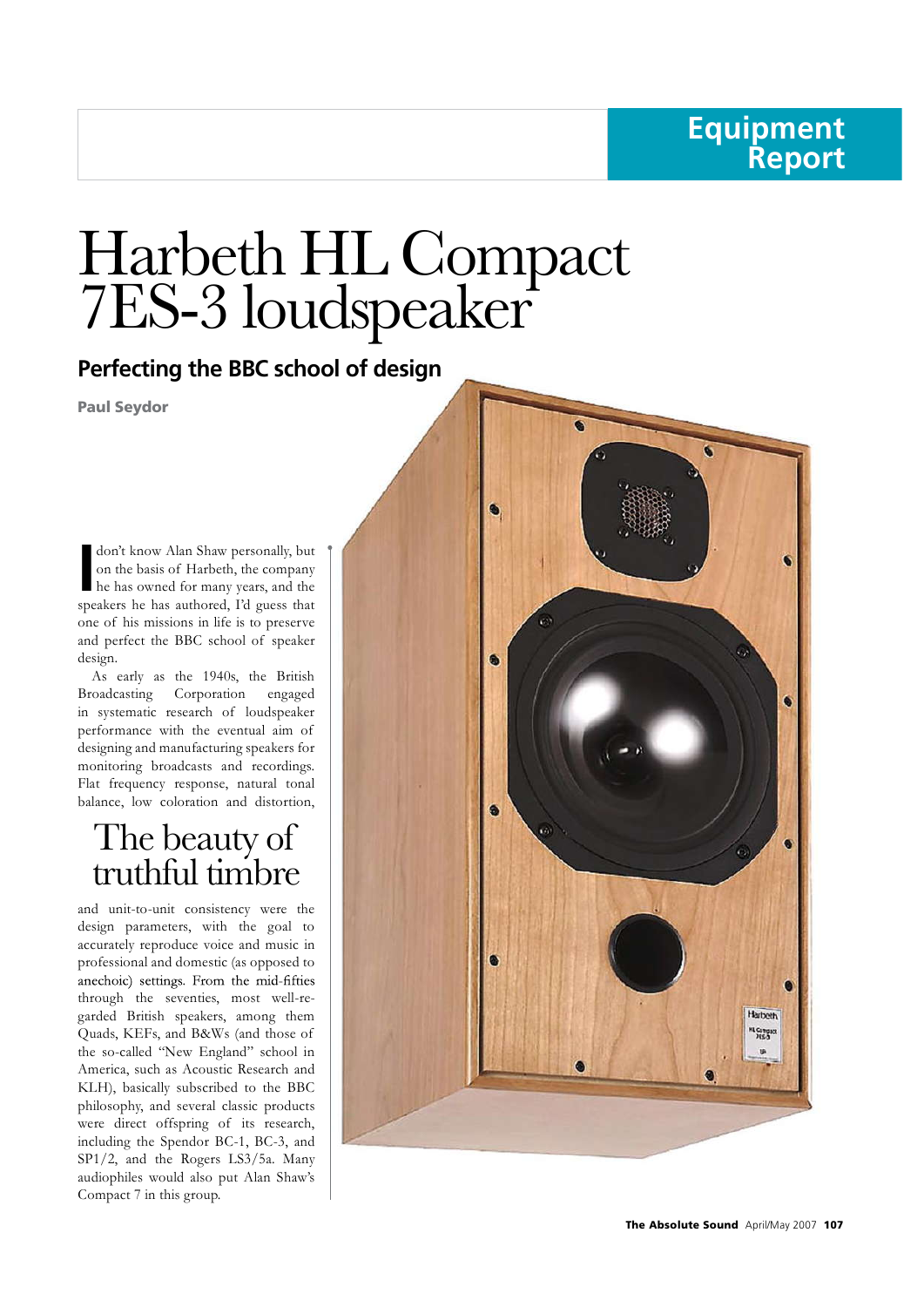## **Harbeth HL Compact 7ES-3 loudspeaker**



Introduced in 1988, the original HL Compact 7 was the first model to use Harbeth's Radial, a patented, propriety his voice ricocheting off the side and rear synthetic compound—now widely used in the company's woofers and midrange drivers—that Shaw considers far superior of stereo, i.e., *solid*, the positions and in resolution and low coloration to the polypropylene that Harbeth's founder, grammable, if, that is, you can even think Dudley Harwood, pioneered at the BCC. Shaw introduced a revised Compact 7 in 1999, with incremental improvements. When he turned his attention to it yet again last year, the result was to advance an already excellent design to an even higher and already excellent design to an even higher already excellent design to an even higher<br>level. How much higher? I'll make a naked<br>grab for your attention: between about<br>80Hz and 10kHz there is nearly nothing<br>wrong with the frequency response of the Equally in<br>7ES-3. already excellent design to an even higher level. How much higher? I'll make a naked grab for your attention: between about 80Hz and 10kHz there is nearly nothing wrong with the frequency response of the<br>7ES-3. A couple of absolutely miniscule glitches and anomalies remain, but they do not matter, as they are scarcely audible even with critical listening. Indeed, for sheer neutrality the 7ES-3 rivals the extraordinary track  $(5)$ , a speaker is firmly Harbeth Monitor 40 (my colleague Robert Greene's reference), and in the 2kHz– 4kHz range even trumps my reference Quads—by a very tiny margin to be sure, but a deuce trump is still a trump.

Pulling out every source by which I judge neutrality and tonal accuracy, I was soon scratching my head for adverse characteristics on which to pin adjectives. <br>and other singers join in to fill the space, As with Quads, each and every recording sounds unto itself, not like any other. <br>  $\vert$  of that enveloping acoustic. Vas soon scratching my head for adverse<br>characteristics on which to pin adjectives.<br>As with Quads, each and every recording<br>sounds unto itself, not like any other.<br>John Langstaff's *Christmas Revels* [Music<br>Sales Corp.]—I Sales Corp.]—I am writing this during the holidays—is as raucously joyous sounds unto itself, not like any other.<br>John Langstaff's *Christmas Revels* [Music<br>Sales Corp.]—I am writing this during<br>the holidays—is as raucously joyous<br>a celebration of the season as you'll<br>hear anywhere, with the mos hear anywhere, with the most motley of instruments, voices, ensembles, and Sales Corp.]—I am writing this during<br>the holidays—is as raucously joyous<br>a celebration of the season as you'll<br>hear anywhere, with the most motley<br>collection of olde instruments since<br>David Munrow in his prime, with stic David Munrow in his prime, with sticks, infinite variety and beauty if a loudspeaker swords, a sackbut, a rebec, a serpent, a has less than accurate reproduction of collection of olde instruments since<br>
David Munrow in his prime, with sticks,<br>
swords, a sackbut, a rebec, a serpent, a<br>
lyzarden, a hurdy-gurdy, something sus-<br>
piciously reminiscent of P.D.Q. Bach's<br>
notorious windbreake notorious windbreaker, and a tubby tympanum that really should sound a little tubby. At the outset a lonely recorder wanders forward from deep in stage left, then crosses to disappear stage right, his mournful tune reminding us that this festive season is also darkened by the shortest days, the longest, coldest nights. But soon other revelers appear, called to the Mummers' play *Saint George and the Dragon*), who bangs on a can, exhorting | which reproduce them with the beauty of all to make merry with song and dance,<br>his voice ricocheting off the side and rear<br>walls. The 7ES-3s present this spectacle<br>so vividly as to recall the original meaning<br>of stereo, i.e., *solid*, the positions and<br>movements attention by Room (the first character of<br>the Mummers' play *Saint George and the*<br>*Dragon*), who bangs on a can, exhorting<br>all to make merry with song and dance,<br>his voice ricocheting off the side and rear<br>walls. The 7ESwalls. The 7ES-3s present this spectacle so vividly as to recall the original meaning movements of the players practically dia- grunted vocalism of the players instantly about such things faced with so intoxicating an entertainment.

## perforce limited

Equally infectious is Joel Cohen's Nonesuch classic *Sing We Noel*: The of Broadway," with the Dixie Chicks, is several voices that perform solos, duets, trios, or in small groups are clearly distinguishable one from another. On one in the left channel, reading the Annunciation, while in the right he is answered by a soprano singing a related  $13<sup>th</sup>$ -century transfer of Pink Floyd's The Dark Side of carol. The antiphony is easy to reproduce; what isn't, but which the 7E-3 reproduces

perfectly, is the rich church-like ambience, which is clearly audible across the<br>
soundstage. Eventually instrumentalists<br>
and other singers join in to fill the space,<br>
yet they should never obliterate our sense<br>
of that enveloping acoustic.<br>
It's recordings like the soundstage. Eventually instrumentalists yet they should never obliterate our sense

It's recordings like these that make me and other singers join in to fill the space,<br>yet they should never obliterate our sense<br>of that enveloping acoustic.<br>It's recordings like these that make me<br>question the priorities of audiophiles who<br>relegate accuracy of t yet they should never obliterate our sense<br>of that enveloping acoustic.<br>It's recordings like these that make me<br>question the priorities of audiophiles who<br>relegate accuracy of timbre to secondary<br>status. How are the richne status. How are the richness and color It's recordings like these that make me<br>question the priorities of audiophiles who<br>relegate accuracy of timbre to secondary<br>status. How are the richness and color<br>of instruments, voices, ensembles, and<br>textures to be repro textures to be reproduced in all their status. How are the richness and color<br>of instruments, voices, ensembles, and<br>textures to be reproduced in all their<br>infinite variety and beauty if a loudspeaker<br>has less than accurate reproduction of<br>timbre? What do dynam timbre? What do dynamics, imaging, textures to be reproduced in all their<br>infinite variety and beauty if a loudspeaker<br>has less than accurate reproduction of<br>timbre? What do dynamics, imaging,<br>detail, transparency, and the like matter if<br>voices and instrume voices and instruments don't sound like themselves?

No more beautiful violin sound has ever been recorded than the Sitkovetsky *Goldberg* Variations or Beethoven's *Pastoral* in Bernstein's Vienna recording—the one clean, transparent, slightly astringent; the other brilliant yet sweet and meltingly lyrical. I've heard some highly praised in Bernstein's Vienna recording—the one<br>clean, transparent, slightly astringent; the<br>other brilliant yet sweet and meltingly<br>lyrical. I've heard some highly praised<br>speakers make damned travesties of<br>these recordings. Not these recordings. Not the Harbeths, other brilliant yet sweet and meltingly<br>lyrical. I've heard some highly praised<br>speakers make damned travesties of<br>these recordings. Not the Harbeths,<br>which reproduce them with the beauty of<br>truthful timbre.<br>Familiar instr truthful timbre.

Familiar instrumentalists like Sonny Rollins on *Way Out West* [Contempo rary] are rendered lifelike, lively, and nearly life-size, with every whispered, Familiar instrumentalists like Sonny<br>Rollins on *Way Out West* [Contempo-<br>rary] are rendered lifelike, lively, and<br>nearly life-size, with every whispered,<br>grunted vocalism of the players instantly<br>audible. Familiar singer audible. Familiar singers—Frank Sinatra, Ella Fitzgerald, Mel Tormé, Rosemary Clooney, Harry Belafonte—emerge in all their storied individuality, their distinctiveness experienced anew. And the 7ES-3 production like Tony Bennett's *Duets* is; but it also lets you enjoy what a really good piece of artifice it is. And, wow, do the singers ever come across with heart, vitality, and conviction: "Lullaby <sup>1</sup> but it also lets you enjoy what a really *good* piece of artifice it is. And, wow, do the singers ever come across with heart, vitality, and conviction: "Lullaby of Broadway," with the Dixie Chicks, is alone worth the good piece of artifice it is. And, wow,<br>do the singers ever come across with<br>heart, vitality, and conviction: "Lullaby<br>of Broadway," with the Dixie Chicks, is<br>alone worth the price of admission, and<br>Natalie Maines' honeyed Natalie Maines' honeyed voice, projected to perfection, should allay any worries the 7ES-3 can't boogey with the best erupting like a whip crack. On the SACD to perfection, should allay any worries<br>the 7ES-3 can't boogey with the best—<br>that first staccato note of the trumpet<br>erupting like a whip crack. On the SACD<br>transfer of Pink Floyd's *The Dark Side of*<br>*the Moon* [Capitol] *the Moon* [Capitol] the reverb in the second cut is plainly synthetic, yet how vast its Its bass response increase experienced anew. And the 7ES-3